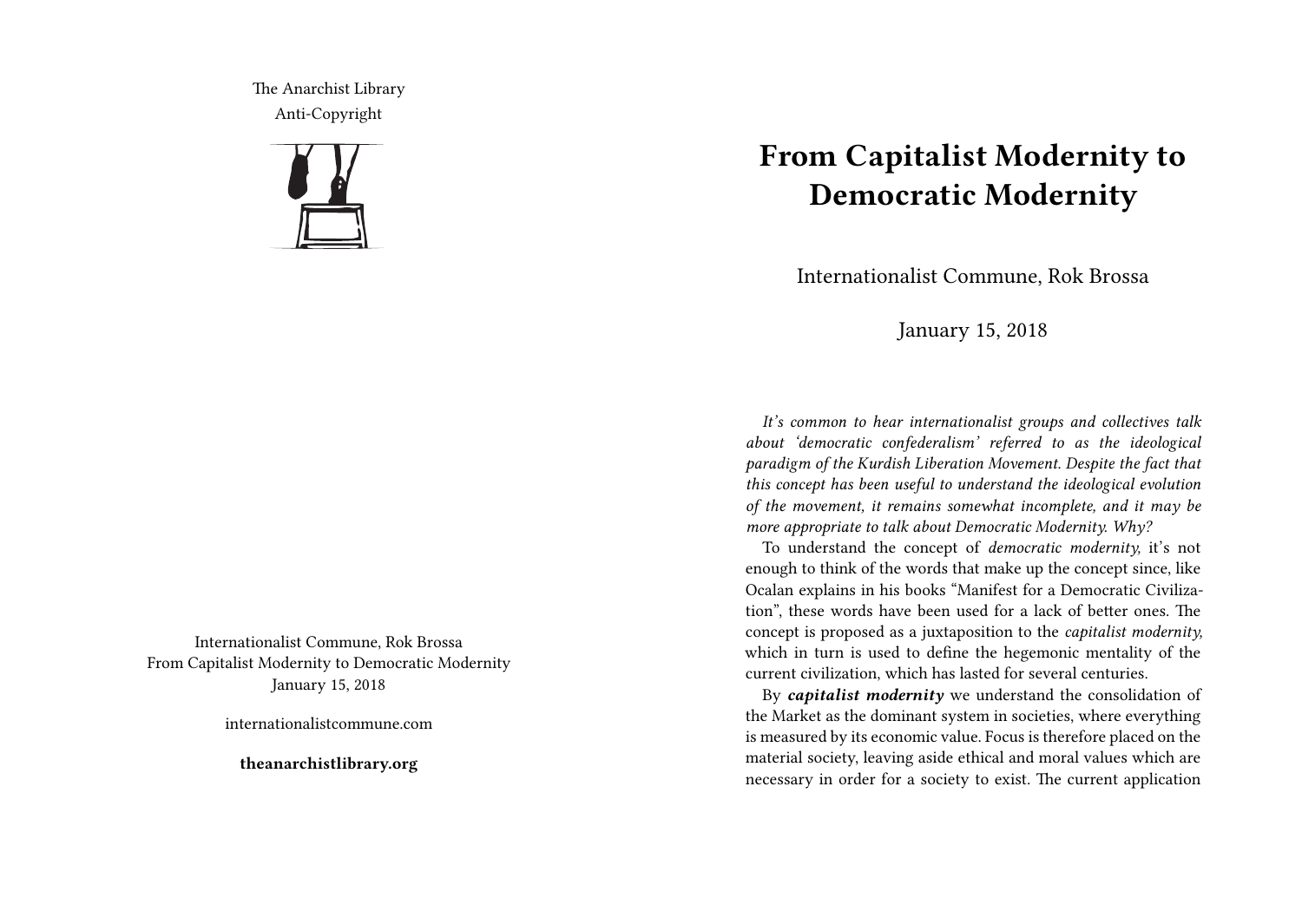of the Market system, which has spread to all realms of life and society, is based on two elements that have managed to become hegemonic: the positivism and the Nation-state.

**Positivism**, which consolidated as a source of knowledge along with empiricism and the Cartesian scientific method, promotes an object-subject dualism. However, the idea that an "objective" observation, simulating to be a rational *subject* which is completely external to the *object* of study, has catastrophic results when applied to sociology. The mentality by which we can only extract objective knowledge of that which we can see, experiment and demonstrate, is centered around material values, while turning our back on spiritual and ethical ones which have accompanied humanity since the dawn of time. It is precisely these immaterial values that initiated societies, consolidating a common ethical and moral system – a regime of truth- that was essential for society to expand further than the tribe or clan.

Furthermore, the **nation-state** has consolidated as the hegemonic political structure since the french revolution. The struggle for liberty carried out by the popular and oppressed classes, against the despotism of the monarchic-theocratic states of medieval Europe, was ably led by the nascent bourgeoisie's thirst for power. The need for a common identity which would unite the anti-monarchic movement, once the moral identity of religion was abandoned, was filled in by the material identity of the citizen, which became the cornerstone upon which the new civilization was built. Instead of serving God, they would now serve the State. The premise "one language, one flag, one nation" became the cement that would homogenize the new nation-states, leading them to deny and repress any other identity which failed to comply.

But, what lies behind the State? Just as priests and monarchs controlled society through the ideological force held in the "word of the gospel", the bourgeois elite amassed a great deal of material power through commerce and money, and implemented the ideol-

*to build the* **democratic nation**. The concept D*emocratic N*ation must not be understood under the paradigm of the nation-state of one language, one flag, one homeland but as the bigger social unity that shares history and culture which are common to them. When we speak about nation we do so, in lack of a better word, but we refer to the idea of a wider society, shared by people that live in a common territory. The democratic nation is not bound to certain borders on a map, but to a society that feels akin and shares common values and a common mentality.

The democratic nation must focus first in attaining an egalitarian and ecological society, seeking the emancipation of women and the defense of nature as priorities.The mentality of a democratic nation involves a series of dimensions and spheres that must be managed in a democratic way based on ethics and social consciousness. This means all spheres such as the individual inside community, social life, political life, relations between couples, the management of the economy, the legal structure, culture, self-defense and diplomacy. These dimensions interact with each other and can not be understood as fragmented and isolated compartments but as interrelated elements wee need to enhance to allow the well-functioning of society. The democratic nations therefore become a new unity, knitted through Democratic Confederalism, building a global network that will bring forth a **democratic civilization**. This process will be culmination of the democratic modernity.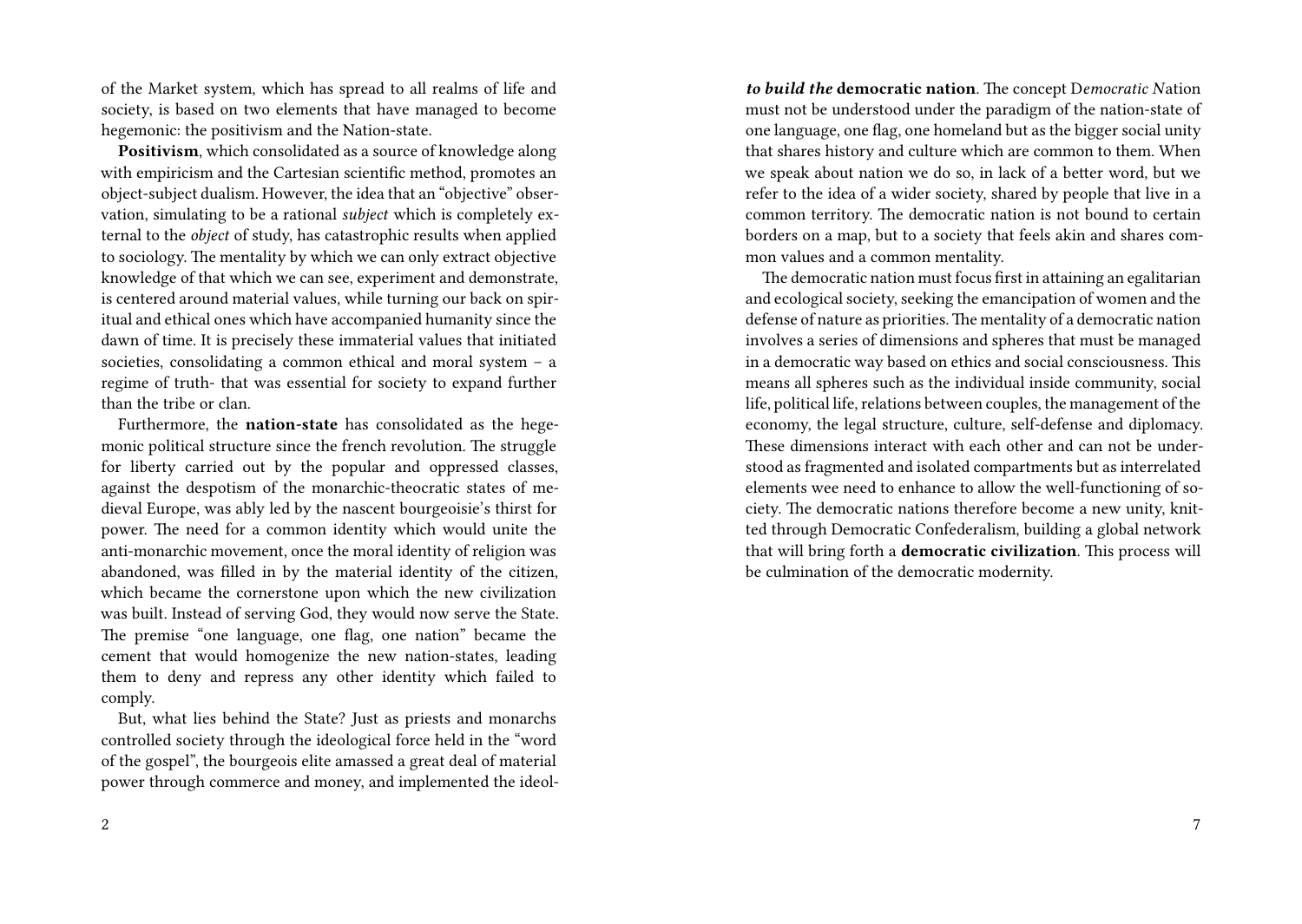cal nodes are built, they will seek to generate feedback between them intertwining with other similar processes of self-organization throughout the confederalist structure. This process of organization between local social groupings, which are autonomous and independent of the state, is what we understand as **Democratic Confederalism.**

As this network is configured, it is likely that the states try to attack it using different war tactics, attempting to perpetuate its dominance and exploitation of society and the individuals that compose it. To avoid this happening it is necessary to carry out a diplomatic task with the states, that must be seen as a self-defense strategy, seeking to limit its power through accords and social contracts. The more organized and strong society is, the more room for maneuver it will have to defeat the state, being always careful so as to not let the state manipulate them. The states that respect *democratic autonomy* and the organization based on democratic confederalism, is what we understand as the democratic republics.

These **D***emocratic Republics* must not be understood as the end-objective, but as a means to limit the power of the states. The ideas developed by libertarian socialism are spot on when they point to the state as the enemy, but lack the depth to present alternatives. The state has many and elaborated mechanisms of selfdefense, that must be deactivated step by step through social organization. A direct confrontation against the state is taking the conflict where the state wants it to be, to its natural terrain, military war, a scenario in which the state disposes of gigantic resources and experience. Therefore dialogue is the path that must always be considered as the first option, seeking a democratic solution. But if the state refuses to accept the conditions presented by the society, answering with violence, the only real alternative is a people's revolutionary war.

The objective we must fight for in all these processes, both when building *democratic autonomy,* organizing democratic confederalism and also transforming the state into a *democratic republic, is*

ogy of the "invisible hand of the market". Commerce, considered essentially dishonest throughout history due to its lack of ethics, became the core of the new social system. The materialistic mentality of capitalism managed to displace the moral mentality of religion, which after centuries of coexistence and collaboration with power had ended up utterly corrupted.

This process paved the way for the culmination of the capitalist modernity in which nation-states, justifying their actions through positivism, became the most efficient tool of exploitation and oppression. The extreme materialism of this type of society merged with the patriarchal, chauvinist and anthropocentric heritage of the judeo-christian morality, which had been predominant in the absolute monarchies. "Maximum profit" as a concept which should guide and regulate all life was thus built, and with it the wealth it created, based on the exploitation of women, nature and the oppressed classes.

**Democratic modernity,** therefore consists in overcoming this hyper-materialistic era, laying its foundation precisely on the ethical values and democratic practices that are nonetheless underlying in our society. To achieve this stage, the Kurdish Liberation Movement does not merely give a theoretical definition of the what society should "objectively" do; the new ideology that emerges from this paradigm avoids the positivist mentality and totaliaritanism of the Nation-State. The political organization is therefore positioned not as a vanguard outside of society, but as a subject of transformation from within, seeking to show the praxis of what being a democratic society means.

**Criticism and self-criticism** have been key aspects for transformation and the sharpening of ideology, learning from the revolutionary trajectory that 40 years ago was inspired by Marxism and the National Liberation Movement. It has been this self-criticism, based on the study and wider comprehension of history and human societies shown in the thought of Abdullah Öcalan and syn-